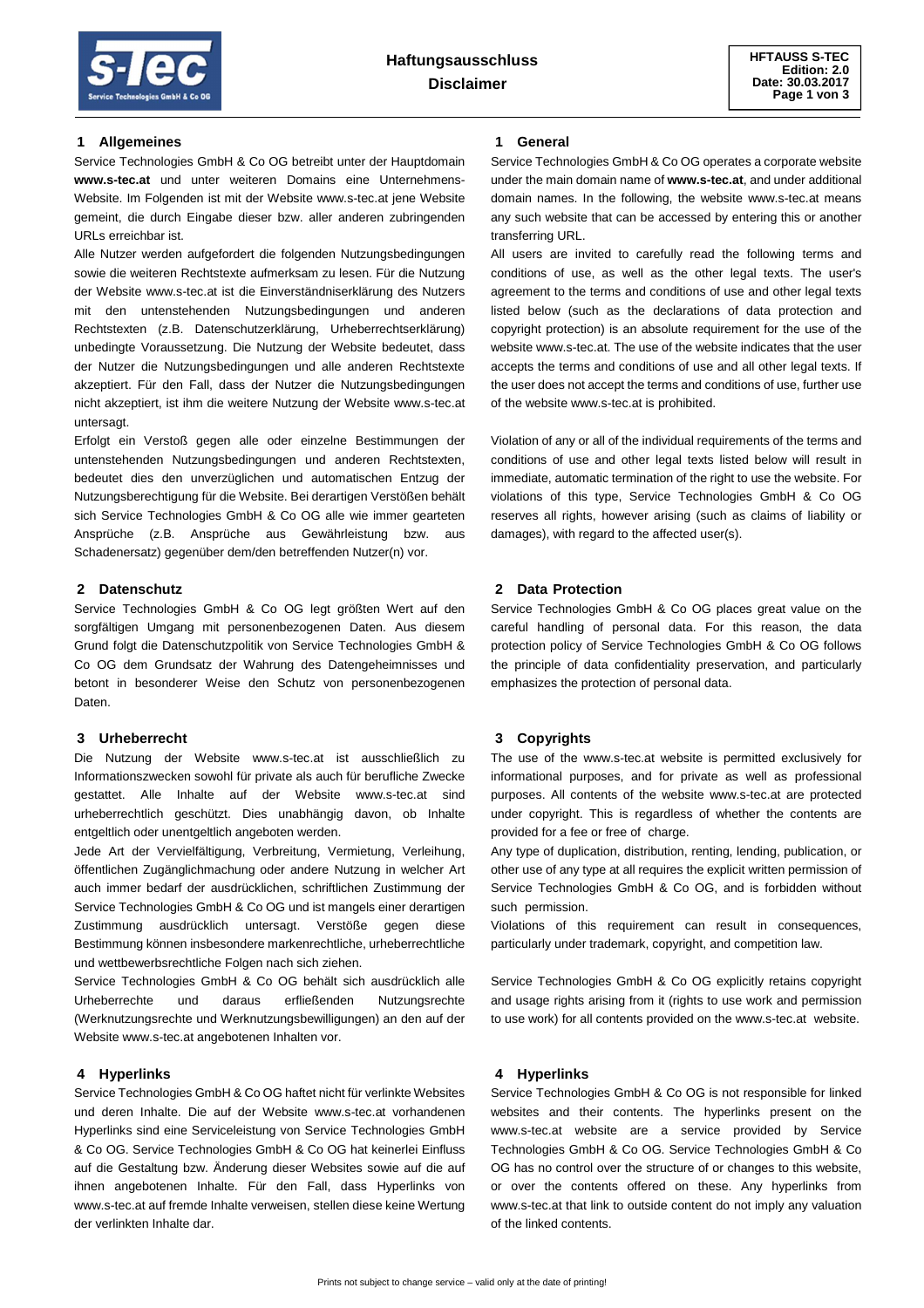

Service Technologies GmbH & Co OG übernimmt für die Richtigkeit, Vollständigkeit, Rechtmäßigkeit, Objektivität und Aktualität dieser Inhalte keine wie immer geartete Haftung. Der Zugriff auf Informationen, die durch Hyperlinks auf www.s-tec.at erreicht werden, liegt in der ausschließlichen Verantwortung des Nutzers.

## **5 Gewährleistung**

Service Technologies GmbH & Co OG kann nicht garantieren, dass die Website www.s-tec.at. immer und jederzeit erreichbar ist. Das auf der Website zur Verfügung gestellte Angebot ist kostenlos. Technische Fehler und/oder Wartungsarbeiten sowie andere Ursachen (z.B. Relaunch der Website) können dazu führen, dass die Website www.s-tec.at vorübergehend bzw. über längere Zeit nicht erreichbar ist. Service Technologies GmbH & Co OG haftet in keinem Fall für eine bestimmte Verfügbarkeit bzw. Erreichbarkeit der Website www.s-tec.at. Für die Richtigkeit, Vollständigkeit, Rechtmäßigkeit, Objektivität und Aktualität der auf der Website www.s-tec.at angebotenen Inhalte übernimmt Service Technologies GmbH & Co OG keine wie immer geartete Gewährleistung.

Dies gilt in gleicher Weise für alle auf der Website angebotenen Produkte und Dienstleistungen samt zugehöriger Beschreibungen und Preisangaben. Service Technologies GmbH & Co OG kann jederzeit ohne vorherige Ankündigung Anpassungen, Änderungen und Löschungen der Website in ihrer Gesamtheit sowie der auf ihr präsentierten Inhalte vornehmen.

#### **6 Haftung**

Service Technologies GmbH & Co OG bzw. die mit Service Technologies GmbH & Co OG in Verbindung stehenden Personen bzw. Unternehmen haften unabhängig von einem etwaigen Verschulden nicht für wie auch immer geartete Schäden (z.B. entgangene Gewinne, frustrierte Aufwendungen, Schäden aus Verlust von Daten, Verdienstentgang, Ansprüche aus Bereicherungsrecht, Rechtsberatungs- und Vertragserrichtungskosten).

Dieser Haftungsausschluss bezieht sich auf alle Schäden, die durch die Nutzung der Website, durch die vorübergehende oder dauerhafte Unmöglichkeit der Nutzung der Website (Downtime), durch die eingeschränkte Verfügbarkeit der Website bzw. der darauf befindlichen Inhalte, durch die fehlerhafte Darstellung von Inhalten, durch die Darstellung fremder Inhalte sowie durch die Darstellung von Hyperlinks auf www.s-tec.at. verursacht werden.

Entstehen durch die Nutzung der Website www.s-tec.at bzw. durch deren Inhalt Schäden an Hard- und/oder Software bzw. an anderen Datenbeständen, trifft Service Technologies GmbH & Co OG keine wie immer geartete Haftung. Dieser generelle Haftungsausschluss gilt unabhängig von der geltend gemachten Anspruchsgrundlage, ungeachtet des Grades des Verschuldens und unabhängig davon, ob Service Technologies GmbH & Co OG oder die mit ihr in geschäftlicher oder anderweitig in Verbindung stehenden dritten Personen bzw. Möglichkeit eines Schadens wussten oder wissen hätten müssen. Der Haftungsausschluss erstreckt sich auf vertragliche und außervertragliche Ansprüche.

## **7 Rechtstexte**

Alle anderen Rechtstexte, auf die in diesen Nutzungsbedingungen verwiesen wird, sind integraler Bestandteil dieser Nutzungsbedingungen und unterliegen den in diesen Nutzungsbedingungen festgelegten Bestimmungen immer dann, wenn sie nicht speziellere Regelungen enthalten.

Service Technologies GmbH & Co OG does not take on any liability of any kind for the correctness, completeness, legality, objectivity, and current status of these contents. Access to information that is reached via hyperlinks from www.s-tec.at is the sole responsibility of the user.

### **5 Warranty**

Service Technologies GmbH & Co OG cannot guarantee that the website www.s-tec.at will always be available at any time. The content offered on the website is free of charge. Technical errors and/or maintenance work, as well as other causes (such as re-launch of the website) can lead to brief or lengthy loss of access to the website www.s-tec.at. Service Technologies GmbH & Co OG has no liability for any specific availability or accessibility of the website www.stecglobal.com.

Service Technologies GmbH & Co OG does not take on any liability of any kind for the correctness, completeness, legality, objectivity, and current status of the contents made available on the website www.s-tec.at.

This applies similarly to all products and services offered on the website, including associated descriptions and prices. Service Technologies GmbH & Co OG can, at any time, without prior notice, make adjustments, changes, and removals from the complete website, as well as to the contents presented on it.

### **6 Liability**

Service Technologies GmbH & Co OG and the persons and companies associated with Service Technologies GmbH & Co OG, regardless of any fault, are not liable for any damages, however arising (such as foregone profits, frustrated expenditures, damages due to loss of data, loss of service, claims due to enrichment law, legal advice, or contract establishment costs).

This exclusion of liability applies to all damages that are caused by use of the website, temporary or lengthy loss of use of the website (downtime), limited availability of the website or the contents located on it, erroneous representation of contents, representation of outside contents, or representation of hyperlinks on www.s-tec.at.

Should any damage to hardware and/or software, or to other data contents, occur due to the use of the website www.s-tec.at or its contents, Service Technologies GmbH & Co OG bears no liability of any kind. This general exclusion of liability applies regardless of any enforced claim basis, without regard to the degree of fault, and independent of whether Service Technologies GmbH & Co OG or third parties (people or companies), in business or other relationships with it, knew or should have known of the possibility of damage. Limitation of liability extends to contractual and extra-contractual claims.

# **7 Legal Texts**

All other legal texts that are referred to in these terms and conditions of use are an integral part of these terms and conditions of use, and are subordinate to the requirements set forth in these terms and conditions of use whenever they do not include special regulations.